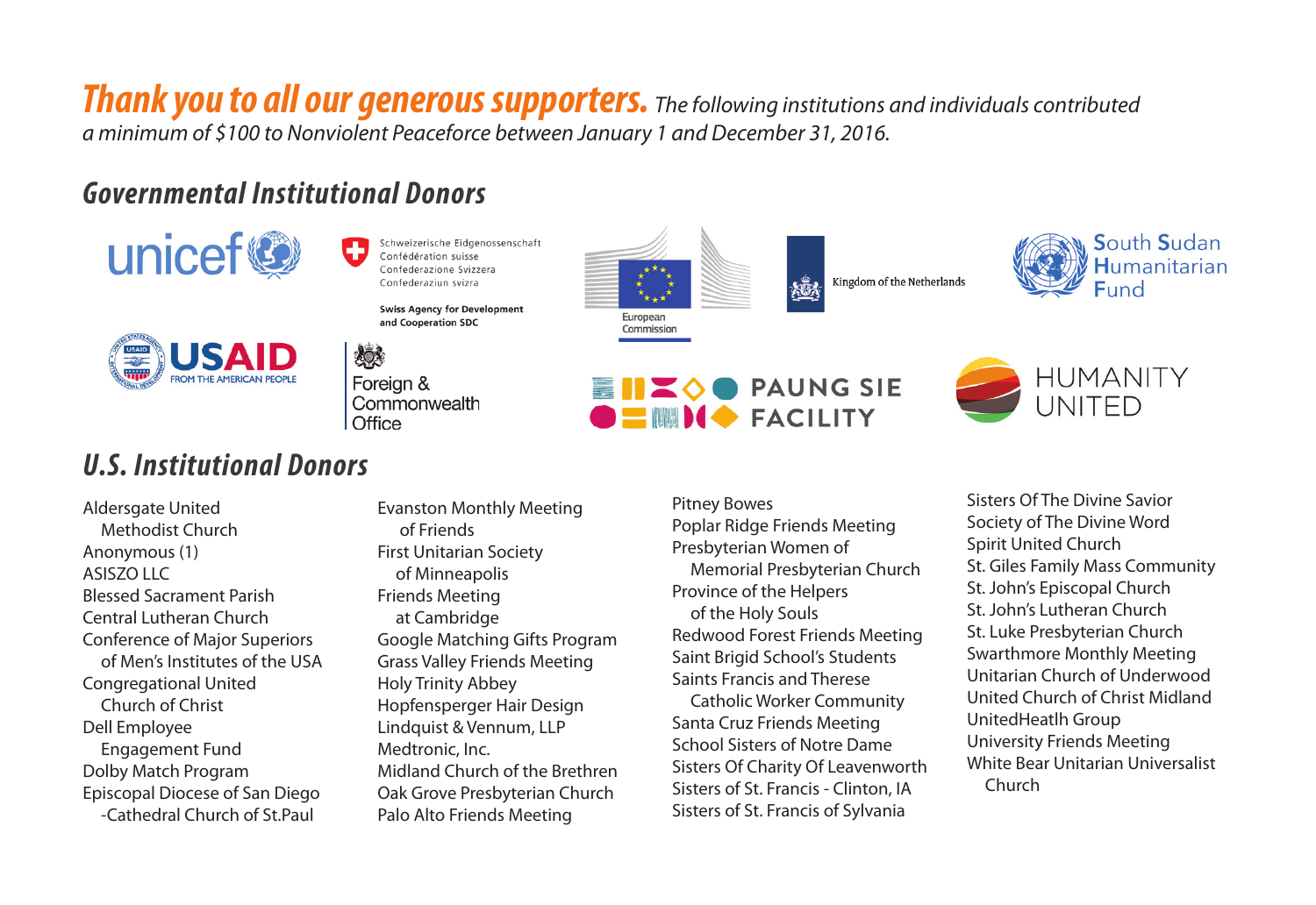#### *U.S. Foundation Donors*

AmazonSmile Foundation Anonymous (2) Benjamin Fund C.J. Wiersma Family Fund of the Minneapolis Foundation Colombe Foundation David and Libby Lubin Fund Fenwick Foundation Helen M. Casey Center for Nonviolence

## *Gifts in honor of*

Ann Warner by Debbie and Richard Bancroft Her 6 new grandnieces and grandnephew by Sister Therese Bangert Josephine Barnes by Gregory and Yoko Barnes Mel Duncan by Steve and Christine Clemens Amy Hansen by Sharon Cody Linda Sartor by Ernie J. Davis Mel Duncan by Richard and Marian Van Dellen

Jubitz Family Foundation Kurth Religious Foundation Margaret Mellon Hitchcock Foundation Peace and Blessing Fund Pine Family Fund Julie E. Oswald Family Trust Sacajawea Charitable Foundation Samsara Foundation Samuel Rubin Foundation

Smikis Foundation The Andree Wagner Peace Trust The Bjornson Ohana Charitable Fund The Hopewell Fund The Paul and Edith Babson Foundation The Susan A. and Donald P. Babson Charitable Foundation

Thiele Family Fund of the Community Foundation of Collier Co Woven University Friends Meeting

Lina Marcaccini and Kristina Drobnic by Nicolas Demm Robert Edgerton by Nina Edgerton Jan Passion and Ellen Furnari by Marjorie and Richard Ettlinger David Hartsough by David and Nancy Finke Loren Kramer and Pamela Kelly by Rebecca Kramer Fiscal David Hartsough by Diana Glasgow Mark Gretton by Simon Gretton

Connie Drysdale by Amy and Michael Hansen Jo-Anne Degabriele by Amy and Michael Hansen Joe Foss by Kathleen Haskins Frances Talieri by Mr. Bart Jackson and Lorraine Jackson 50th anniversary of Rosemary and Art Froehle by Laura and Robert Kadwell Rosemary Froehle by Laura and Robert Kadwell Clarissa Keen by Jane Keen

Pam Costain and Lawrence Weiss by Lisa Knazan and Dennis Levendowski Judy Timmons by Carri Mays Wellspring Studio in honor of Kim Palka by Rebecca Neal Paul Wellstone by Chester Nettestad Mel Duncan by Nonviolent Peaceforce Philadelphia Area Chapter South Sudanese Peacekeepers by Deborah and Raymond Park Jennifer and Scott Rice-Snow,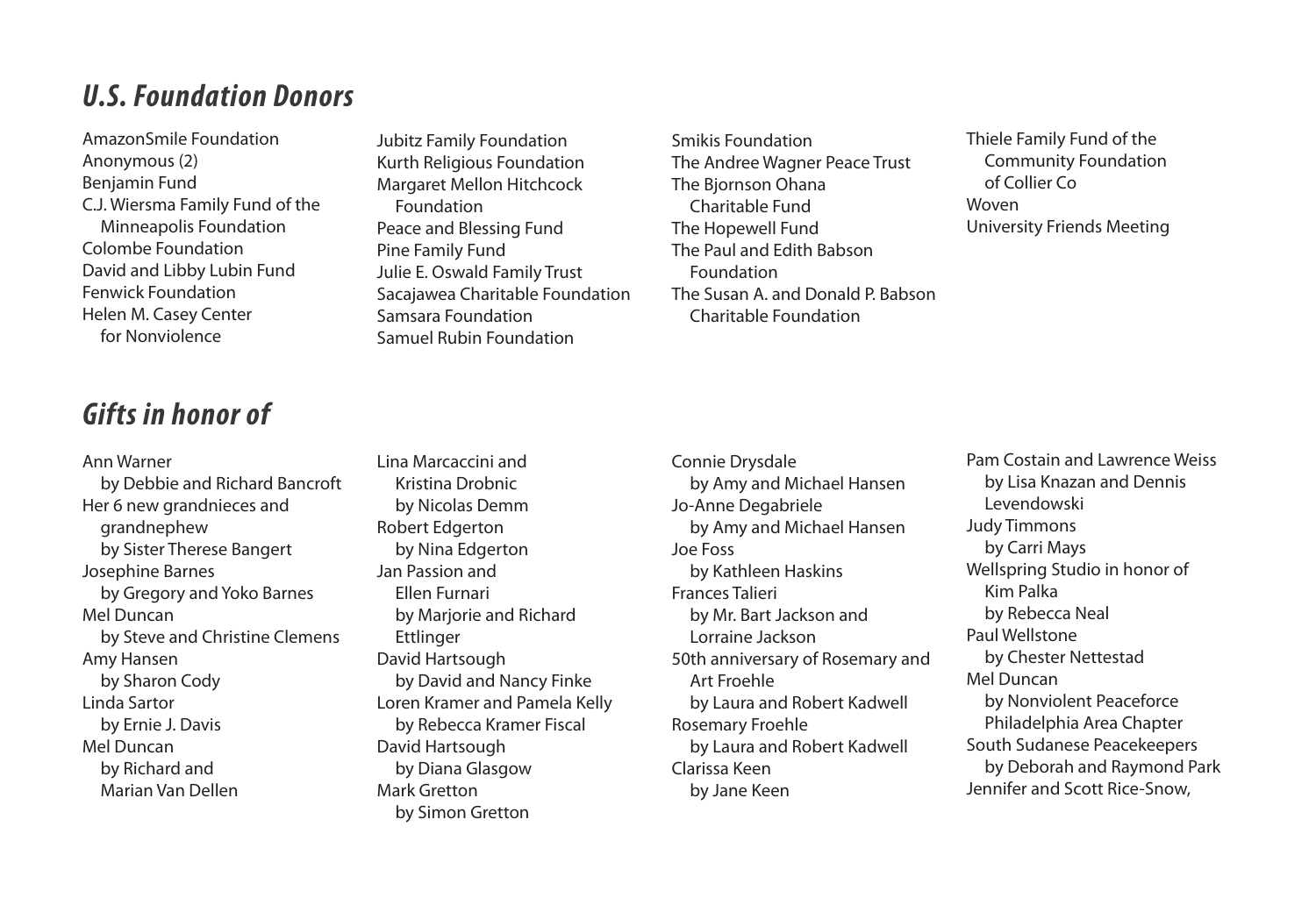Brian and Shelly Rice, Joanna Rice by Philip and Charlene Rice David Hartsough by Carol Rodgers Amy Hansen by Emily Rogers Matt's birthday by Jeanne and George Schaller Anne Scarff by Christopher Snedecor Mel Duncan by Wes Sturgis and Ms. Janet Keny Jeanne Schaller by William and Heddie Sumner

### *Gifts in memory of*

Emil Caccavo by Allan and Peggy Brick Paul Wesley Sturgis by Elizabeth Brooke Massimo Bonavita by Emanuele Cozzi and Simone Civale Marilyn Devereaux by Robert Devereaux Paul Wesley Sturgis by Deb Disney Curt Sloan by Helen Duritsa Elizabeth Gorman Prunty

by Ronald Ackerman and Cleo A. Gorman Donna Stelmaszewski by Peter Hanson Joan Bodner Bernstein by Michael Horowitz Gerald Ross by Concetta Ross Betty Currin by Jeanne and George Schaller Ginnie Ahrens by Conrad Trumbore Joan Bernstein by Maurice and Helene Tuchman Son, Henry Haynes West by Henry and Pat West

### *Individual donors*

Anonymous (22) Paula Aal Fran Abbott Ronald Ackerman and Cleo A. Gorman Ethel and Wallace Ackley Mary A. Adair and Gerald Jorgenson Caroline Adams Ginny and William Adams Bill Adamski Rebecca Adda-Dontoh David Ahlfeld and Victoria Dickinson Saleem Akhter Mark Aldridge Gregory Alexander Catherine Allan and Timothy Grady Janet Allen and Bob Shaw David Alper Pamela Alsum Amy and David Anderson David Anderson Glen Anderson John and Barb Anderson John and Johanna Anderson Marna Anderson and Jim Morgan Suzanne and Timothy Anderson Susan and Haron Andima

Marguerite and Budd Andrews Catherine Andrus Julie Andrus Marcia L. Angermann Amena Anwar Hoq and Manworul Anworul Hoq Kathleen Anzicek and Mark Leventer Frederick Appell Outi Arajärvi Rita Archibald Celestine Armenta and Chip Sharpe Dorothy and Robert Arthur Rev. Mr. Joy and Dorothy Arthur Dr. Arlene Ash Charitable Fund Laura R. Ault and Andrew L. Ault Colleen Bachman Gyani and Dolly Baile Beverly and William Bailey Noel Bailey Jo Ann Baker Peggy and Donald Baldwin Mary Alice Balej Debbie and Richard Bancroft Claire Barker Jean Barker Mary Lee Barker Nancy and Bill Barker Gregory and Yoko Barnes Bill and Kerry Barnett Kathryn A. Barnhart and John L. Mc Carthy Joanna and David Barr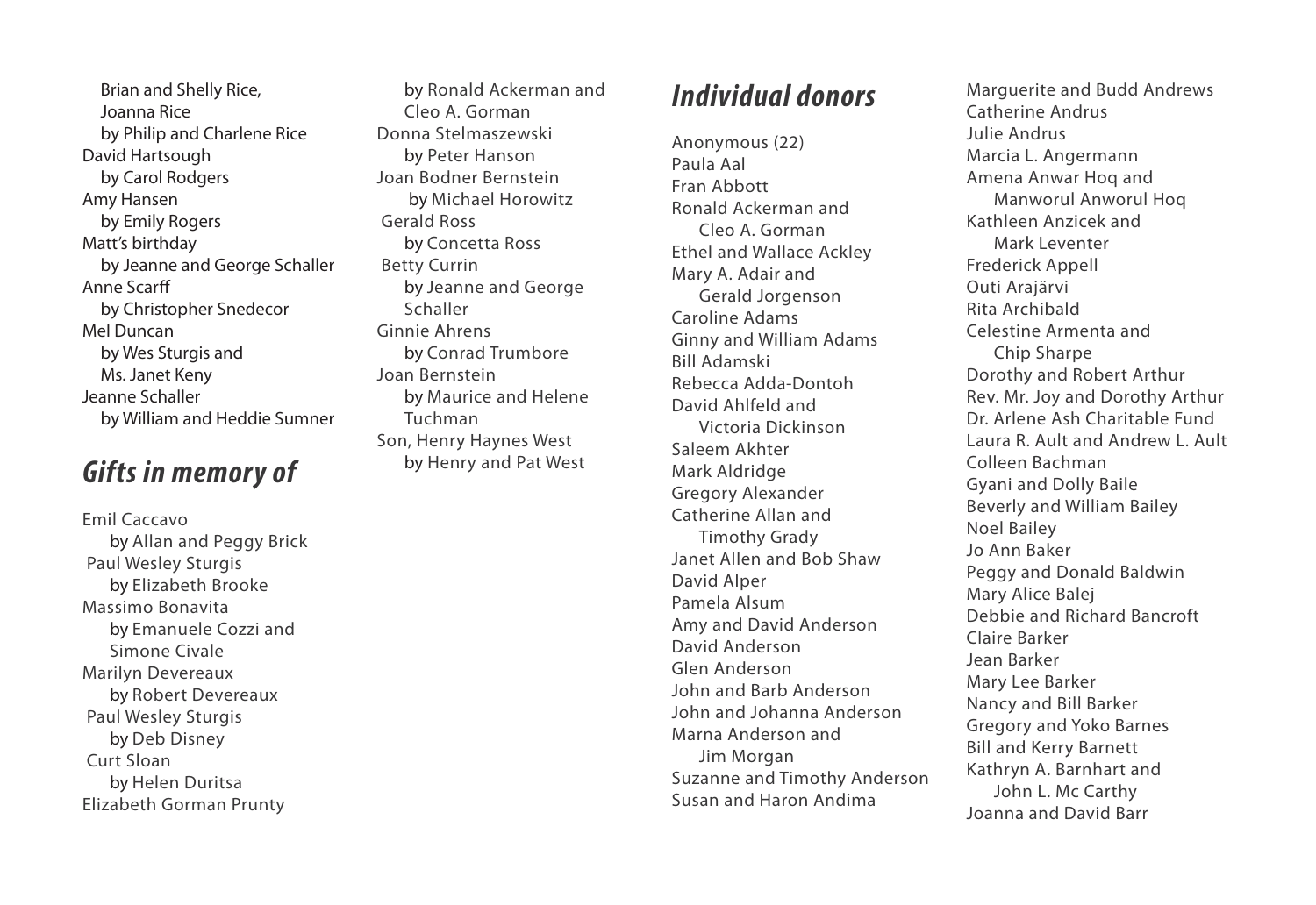Keith Barton Phebe and Roger Baty Mary Baucher Luke Bauerlein Rosalie Baum Barbara and Philip Bayless Brenda W. Beadenkopf F. Scott Beadenkopf and Judy Turetsky Lee V. Beatty Stan Becker Kara Beckman and Mario Fuentes Alice Beetz James and Deanna Bejcek Marilynn W. Bell Stewart Bell Douglas Bender and Emma Trejo Stuart Bender Mary Benefiel Medea Benjamin Gordon and Ruth Bennett Tom and Rita Bennett Harvey Benson Barbara Benton Robert and Dorice Beren Peter Bergel and Alice Phalen L. R. Berger Virginia Bergfalk William Berneking David Berrian Dale L. Berry Glen Besa

Gilda Bettencourt and Nathan Lemkhin Jonathan and Rosy Betz-Zall Don and Anne Bice Gerald Bill Marian Birch Steven C. Birdlebough and Sally Davis Arlene Birt Daniel and Suzanne Bissey Linda Black Lurton Blassingame L. B. Blattenberger Ruth Blattenberger Celeste J. Blau Joki Paul Bloom and Milegua Layese Lois and Paul Bloomberg Sarah Bloomberg Jacqueline and Robert Blossom Harriet Blume Celia Bogan Sam and Betty Booker Emily Bossert Lammert and Barbara Bottema Sonia Bowe-Gutman M. Victoria Bowes Celia Bowker Diann Bowoman Timothy Braatz Patricia Bradford Jane Bradley Vaughn Bradshaw David Brandau John Brandes

Richard Brasch and Carole Schmidt William Brault and Carolyn Goolsby Marie and John Braun Spee Braun Joan and David Brausch Tree Bressen Ann Brian Allan and Peggy Brick Sylvia Bridge J. Arthur and Marguerite Brien Thomas Brinson Terry and Kay Britton Jeanne Broddle Patricia Bronstein and Curt Goering Elizabeth Brooke Steve Brooks through the Marbrook Foundation Ellen Brooks and Dave Hackett Markell Brooks Sky Brooks Joye Brown Judith Brown Dr. Mary K. Brown Mary L. Brown Robert M. Brown Preston Browning Severyn and Louise Bruyn Rebecca Bryson Pam and Fred Buchholz Dr. Deborah Buffton Frank Buffum and Kathy Gehlken

Norbert Bufka Richard H. Bullock Frank and Carol Burger Kathleen Burgy Nick and Sue Burke Linda and Tim Burkett Heather Burnett Mary Burns Annabelle Bush Jean Buskin Emelyn Buskirk Karrol Butler John and Jean Buttolph Ann Butzler Michael Caldwell Steve and Kathleen Callaghan Catherine Camporini Jean Carley J. Martin and Peggy Carlson Marsha Carlton Robert and Lucile Carman Harriet Carmona Paul and Bridget Carns Ruth and Alan Carp Jean Carr Lois Carr Rolf Carriere Darlene and Walter Carter Arthur Casey Margaret Cataldo Dave Cattell and Leslie Homer Cattell Barbara and Liebe Cavalieri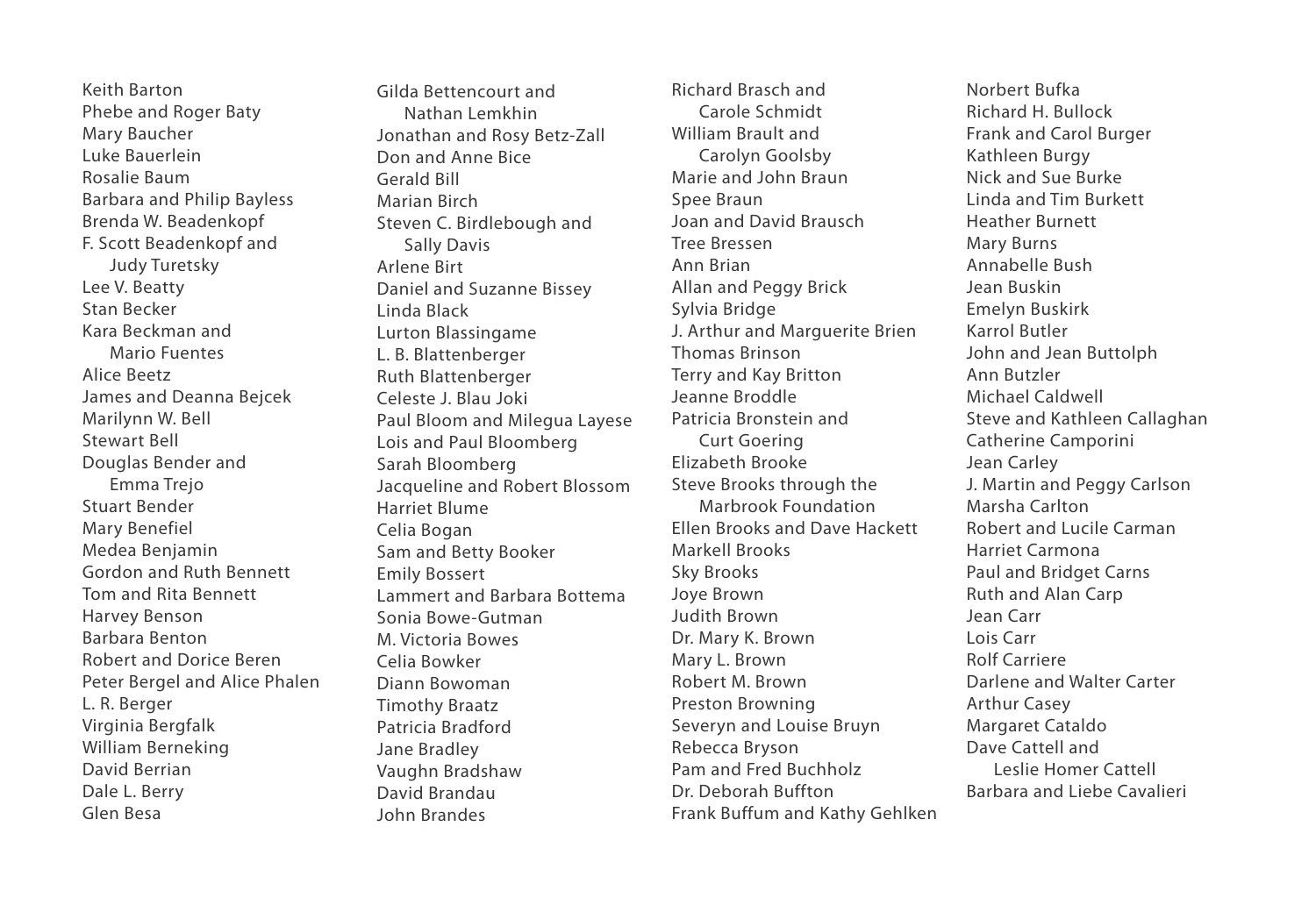William Chadwick and Kris Jacobson Peg Champney Harvey Childers John Chivall Matthew Chrastek Dione Christensen Dennis V. Christian Tim Church Rebekah and Mark Cibuzar Kathryn Cima Lorraine B. Claggett Daniel and Jean Clark Karen and Norbert Clark Neil Clark Mollie C. Clarke Patricia Clarke and Joel Schwartz Barbara Clawson Millicent and Ed Cleary Christine and Steve Clemens Susan and Richard Clemmer Joanne and John D Clever Paul Cline Clark Coan Judith Coates Sharon Cody Richard and Rachel Cohen Robert Coleman Brenda Collier Cheri Collins Smith Sandra Collinson and Peter Sinclair Roger and Shirley Conant Andrea Condit

Priscilla and Kevin Connolly Ruth M. Connolly Randy and Kathryn Converse Peter Cook Lara Coppock Allen and Rita Corcoran Marguerite Corcoran Joy Corning Michael Corrie and Gunthild Ute Corrie Jeanne Corwin Ann and Dodd Cosgrove Simonetta Costanzo Pittaluga Emanuele Cozzi and Simone Civale Elbert P. Crary Elizabeth Crites and Joseph Moran Elizabeth and Dan Crofts Keith Crook and Anne Felton Amanda Cross Joseph and Carol Crowe Anne Cummings Bridge John and Sally Cuningham Mervyn and Joy Curran Cedric Currin Cynthia Cycon Howard Czoschke Douglas and Gisela Daetz Dorothy A. Dale James and Barbara Dale Kelsey Daly Sharon Damico and Stephen Fish

Anthony D'Angelo Nancy Danielson Margaret Darger and M.D. Spenard R. John Darger John and Betsy Darr Ernie J. Davis Susanna Davison Anne S. De Coster Maria De Groot Joseph de Rivera Donna and Robert De Vinney Kathleen Dehmer Dr. Jack Delaney and Mary (Pudie) Delaney Nicolas Demm Marlene DeNardo Clifford and Jane Denay Marie Dennis Erik M. Denzer and Hannah Field Helen and Raj Desai Paul Destler Robert Devereaux Angela Dickey and Kit Norland Sarah Dietrich Deb Disney Roscius Doan and Virginia Warfield Robert and Olena Dockhorn Arthur and Marjorie Dole Maureen Donegan Corrine Donley Sandra and Diego Donoso Mary Dorr

Knowles Dougherty Melanie Douglas Cyndi Douglass Anita Doyle Bill Drake Martha and M Corwin Drake Edwin C. Dreby and Margaret A. Mansfield Frances Dreisbach Mary Dudek John and Katie Duff Elizabeth Schwere and Kingston Duffie Dr. Thomas Duke and Jean Hammink Lloyd and Teresa Dumas Mel and Georgia Duncan Linda and Michael Dunn Helen Duritsa Evelyn Durkee Eleanor and Andrew Dvorak Amy and James Dwyer Anne Dzamba Tiffany Easthom Stacey and Pat Eastman Lois and Michael Eaton Eunice Eckerly Robert Edelstein and Mary Crowley Nina Edgerton Robert F. Edgerton and Elizabeth Lowe Edgerton Sofia Edmonds Dale and Alice Edmondson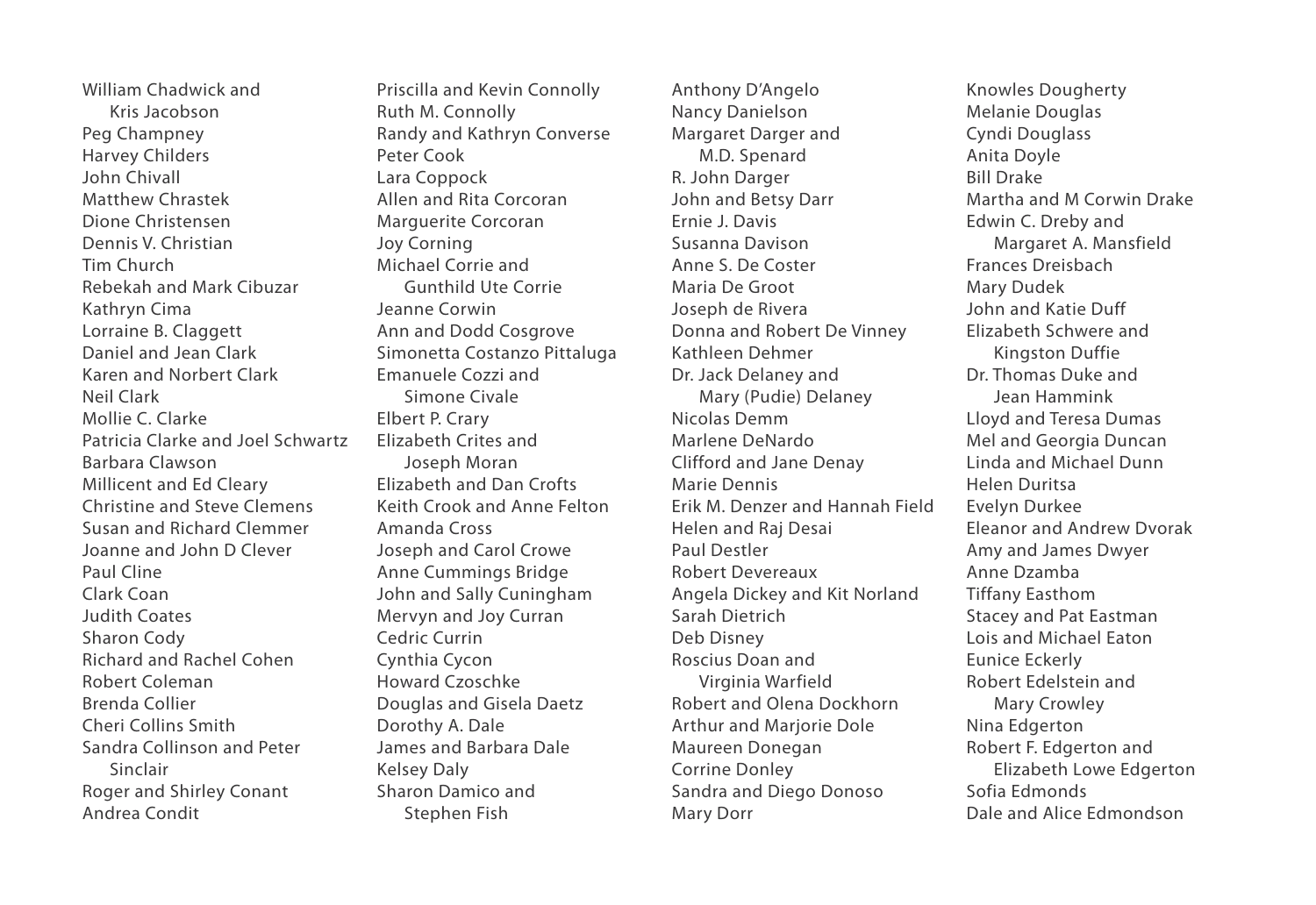Martin Edwards Eric M. Efron Lance Egley Nancy Ellingham Neil W. Elliott Cynthia Embree-Lavoie Helen Engelhardt Mary and Christian Engen Arline and Joel Epstein Lowell Erdahl Richard A. Erickson Daniel and Karen Erlander Joanne Erskine John Etter Marjorie and Richard Ettlinger Cynthia Eyden Steve Fabick David Falls Charlotte Fardelmann John Farfield Vernon and Dorothy Fauver James Fawcett Jack and Ann Fecht Dean Feinman Michael Ferber Cornelia and William Ferguson Diane Ferrer Barbara and Poa Andrew Fettig Marylouise Finch Michael and Joyce Finch Doug and Ruthena Fink David and Nancy Finke Kathleen and R. Finkler Heather Fisher

Kathleen Fix and Steven Gove Peter Fleck and Mary Weber Ellen Flegenheimer-Riggle and Frank W. Riggle Bernard and Diana Fletcher Edward P. Flowers Barbara Flynn Thomas Flynn Ric Fohrman Dorothy Follette Diane E. Follmer Kenneth and Barbara Ford Diana and Bob Forman Lisa-Jean Forslund Barbara Forster and Larry Hendrickson Elizabeth and Lawrence Forte Dutton Foster Jan Foster Miller Richard and Katharine Fournier Teri Foust Rita Franchett Lenore Friedman Dr. Ann Frisch and David Hozza Rosemary and Arthur Froehle Robert Frueh Nina Frurip Deborah and Marc Fuller Richard Fuller and Elizabeth Raasch-Gilman Marian Fuson Jane Galbraith Tom Gale Dennis P. Gallagher

Christine Gamm Kathleen and Dennis Gandy Kristin and Jeffrey Gandy Marie and Thomas Gangloff Linda Garces Penelope Gardner Christine and Jay Gaunt Mae Gautier David and Carol Gavareski Rebecca Gawboy John Geddie Hugh and Deborah Gelch Marcia Gentry Anne Gero-Stillwell and William Stillwell Jim Gertmenian David and Susan Gessford Donald Gianniny and Christina Clamp Lea Giddins Mark M Giese Mary Ann B. Gilbert Mary Gillespie Peggy Gilstad Vela Giri Margaret A. Gish Diana Glasgow Joseph Goenaga Frank and Katherine Goetz John Goggin and Julie Weighter Connie Goldman Jay Goldspinner and Joan Wattles Susan Gonzalez

Gretchen Goodman Walt Gordon Maria Gorettii Beckman Neal Gosman Charlotte and Charles Gosselink Julie Gottesleben Pat Goudvis James Gould Lucy and Richard Gould Ron and Barbara Graham Kimberly Grebert and Inger Riley Christine and Robert Green Michael Green Barbara and Harold Greenhut Karen Greer Gregerson Family Fund Simon Gretton Eileen Grew and Sara Heil Richard S. Grier-Reynolds Susan and Charles Grigg Seymour Gross Sharon Gross Jane Grossman Douglas and Helen Grundman M. Grace Grzanek Jane F. Guise Isabelle Gunning Donna Gustafson Eleanor Haase Dwight Haberman and Debra Ricci Marjorie A. Haddad Bruce Hahne Donald and Marion Hall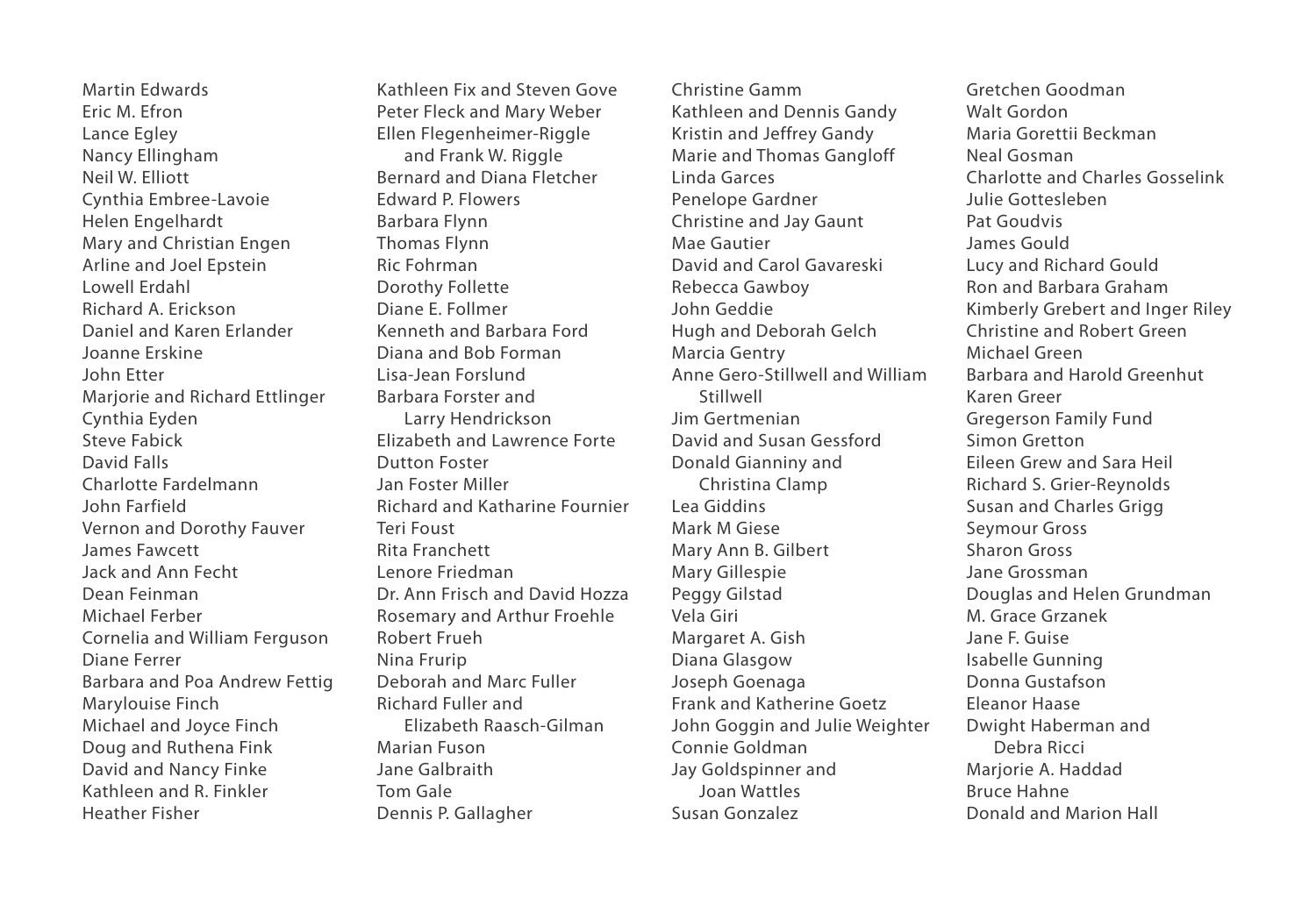Ann and Noor Hallan Lakhdhir Carolyn Halliday Helena and Bertrand Halperin Mary E. Halvorson Frances Hamburg Mary Hammann Steve Handen Paula S. Hanke Annette Hansen Amy and Michael Hansen Jerome Hansen David L. and Alison Hanson Peter Hanson William Hardesty and Georgette Sarkela Lynne Hardey Helen Hardin Ann Hardt David and Susanna Harper William and Barbara Harris James Hart and Maureen Reed David and Jan Hartsough Christopher Harwood Nevin and Marialice Harwood Kathleen Haskins Cheryl Hastings Tom Hastings Dorothy Hatch Sandy and Kirk Havel Kate Havelin and Leo Timmons Neil and Annmarie Hawkins Bruce and Ruth Hawkins Debra and Michael Hayes Rosemary Hayes

Rick M. Hayman Kathy Hazen Richard and Evelyn Headen Roger F. and Marge Heegaard Nancy K. Hegdahl Louis Hellwig Helene Hembreiker Allen Henkins and Charlotte Aucutt David and Sheila Herbst Victoria Herring Lorraine B. Hertz Jan Herzog Kathleen Hester Patricia Higgins C. J. Hildebrand Anne and John Hill Nell Hillsley and Van Lawrence Adrienne Hirt and Jeffrey Rodman James and Nanette Hockin Louise Hodgman Huff Barbara Hoffman Judith Hoffman Clair and Virginia Hoifjeld David Hoiland and Rhonda Kuehl Birgit and Peter Holicki Jennifer Hollingshead Cheron and Howard Holman Jeanie and Dennis Holt Michael Horowitz Brent Horst Kathryn Horvat Robert Horwitz

Kathryn Houston Celeste Howard Jenny Huang-Dale Francis and Evelyn Hudson Marjorie Huebner Pamela and Paul Huff Martha Hunkins Christine Hushbeck Catherine Huston Esther Huston Laura Hutton Jeanne and John Hynes Nancy Hyvarinen Tricia Idrobo Steve Iliff Don P. Irish Deane and Sandy Irving Timon C. Iverson Mr. Bart Jackson and Lorraine Jackson Pamela Jackson David and Alberta Jacobs Kristina Jacobs Erik M. Jacobson Stanley and Janet Jacobson John and Chiristine Jaglo Frank and Barbara Janisch Rita Janksowki-Bradley and Clifford Bradley Sharada Jayagopal Karen Jeffords-Brown Susu Jeffrey Eileen Jennings Michael Job

Brian P. Johnson Charles Johnson Dan Johnson Derek Johnson Jeff Johnson Joy and Robert Johnson Lynn Johnson Margel and Douglas Johnson Rodney Johnson and Kathleen Hollander Rosemary Johnson Dr. William Johnson Carol Johnson-Miller and Merle Johnson Janet N. Jones Al and Nancy Jubitz Terry Judd and Jo-Ann Amadeo Nancy Kachel Laura and Robert Kadwell Phyllis Kahn Gwendolyn Kaltoft Liah Kandy Arthur Kanegis Sudarshan Kapoor, Ph.D. and Veena Kapoor Janet Karon and Warren Howe Dean Katahira Ellen and Marc Kaufmann Randi and Tsuneharu Kawakita Alexandra B. Kedrock Norm Keegel Michael and Kathleen Keeler Jane Keen Chris and Margaret Keij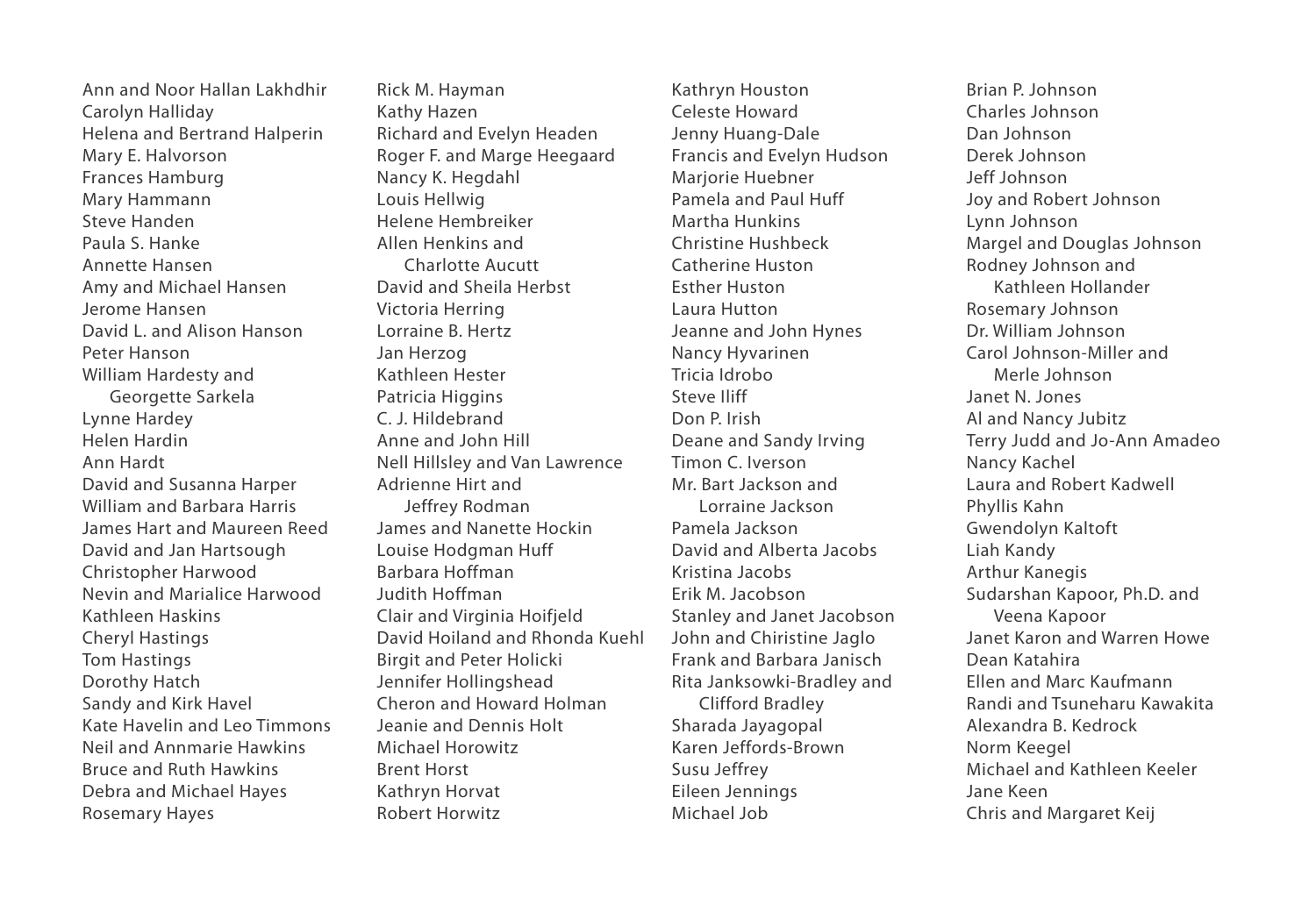Sarah Kemnitz Carole and Clarence Kent Wes Sturgis and Ms. Janet Keny Betsy Kerr Sat Pritam and Owen Khalsa-Landis Amy Kietzman and David Nicklin Pamela Kildahl Lisa and Dayne Kilheffer Chris King Alice King Moormann The Allen Kingsriter Family Fund William Kirchgessner John and Phyllis Kirkwood Michael Klare and Andrea Ayvazian John Klein and Maria Pastoor Wallace Klein Leo Klohr and Judy Occhetti-Klohr Lisa Knazan and Dennis Levendowski Edson K. Kondo Roy Korn Jack Kornfield Sudarshana and Rajesh Kotecha Ellen Koteen Kelly Kraemer Loren Kramer Rebecca Kramer Fiscal Susan Krass Katherine Kretchmar Jón Héðinn Kristinsson Janet Krofta

Anthony Kroll Ronald Krueger Corinn Lafave-Denay Markku Laimio Cathy and Jerry Lakoff Michael Lander Janell Landis Karen K. Lang Krause Robert Lank Kim Lapakko Jasper F. Lapienski Shari Lapof Tim Larason Emma Larson Raymond and Connie Larson Susan and Donald Larson Donald and Marion Lathrop George and Faith Latimer Judith and Robert Lauer J. Kathleen Laurila Catherine Lawrence and Lee Sheehey Peter Lawrence Andrea LeBlanc Allen R. LeCours Sue Lee Mossman Steven Leeper and Elizabeth Baldwin Paul and Eileen Lefort Dawn Lehman Sally and Richard Leighninger Barbara Leighton Carl Lekan Katherine and

Courtney Wayne LeNeave Duane Lengsfeld Adele Lennig and Christopher Sullivan David and Leslie Leonard Betsy and Gail Leondar-Wright Linda LeShanna Joanne Leussing Kristen Leveille Robert Levering Ruth Levine Claire B. Lewis and John C. Schroeder Yehudit Lieberman Richard and Carolyn Lief Judith Lies Kathleen V. Linabery Ilona and Joseph Lind Jennifer and Mark Lindberg Jonathan K. Lindfors and Kathleen Bryant Mark Lipman and Helen Cohen Robbie Lipsman and Eric Wright Kathleen List Junella and Lawrence Litzkow Robin Lloyd Carol and Hal Locker Yvonne Logan Lucinda W. Lohr Robert A. Lohr Thomas Long Elizabeth Loos Margaret Lorenz Joanne Lound

Jim Lovestar Larry Luck Kim Lund through the Women of Influence Fund of the Women's Foundation of Minnesota Kristen and Kristofer Lund William Lurton Lenore Luscher Michael Lustick and Barbara Rickler Norton Lyman and Kimio Sato James Lynch Nancy L. Lynch Eugene G. Lyons Randall Lyons Myra MacDonald Madelyn MacKay Donald and Nancy Maclay Mary Maclay Rose and Ralph Madsen Gloria Magee John Magruder Arden Mahlberg Pati Maier David Mann Anthony and Kathleen Manouses Genjo Marinello Carrie Marker Robert Marr Barbara Marshall Dolly Marshall Kim Marshall Jean and Daniel Martensen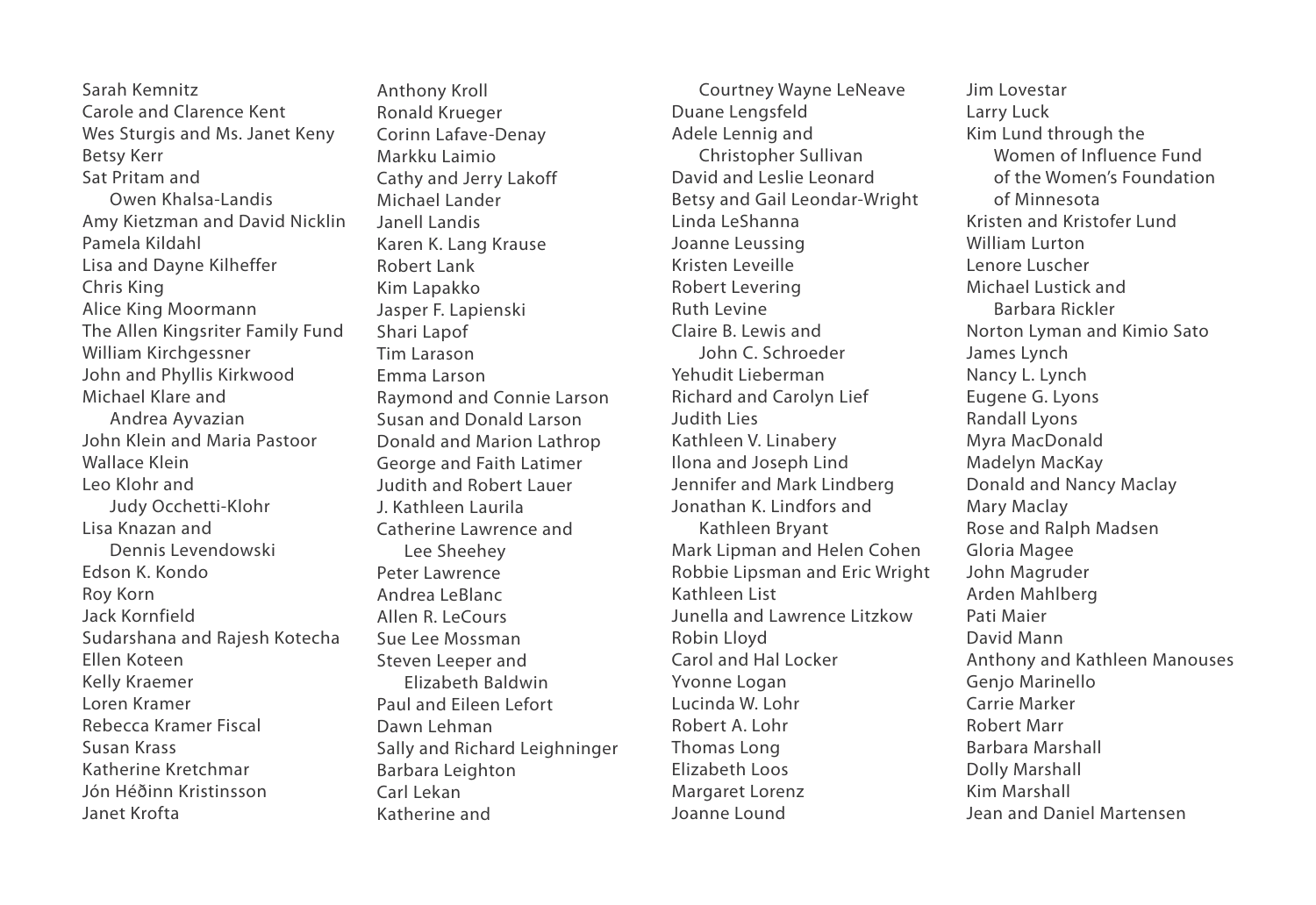Alden and Marie Martin Bill and Bea Martin Paul and Anne Martin Stephen Martorano John and Connie Marty Janice Martz Jean Maryborn Ken and Carol Masters William and Judy Matchett Virgil G. Mathiowetz Andrew and Ellen Matragrano Paul Matzner Sherri Maurin Denise Mayotte Carri Mays Dominique Mazeaud John Mazzola Lois and Ward McAfee Chris and Jean McCandless Don McClain Susan and Donald McCollister Gin Mccollum Fred and Jacki McCormack Joan and Patrick McCoy Kathy McCreedy Judith McDowell James McEachran Nancy and Robert McFarland Delia McGrath Lynette Mcgrath Tom and Susan McGuire Mary Ellen McGuire-Schwartz Patricia McHugh Andrew J. McKenna

Louise and Brian McLeod Gwen and Andy McMahon Anne G. McManus Phil McManus and Betsy Fairbanks Kathleen McMullen Helen and Timothy McNulty Jack and Rosemarie McQuaid Teresa McWilliams Howard Mead Mary Jo Meadow Marie and Joseph Medvec Gretchen Mehmel and Jeff Burchem Douglas Meisner Julie and Ronald Meixsell Sherry Melchiorre Karl Meller Guy and Kathryn Mercer Margaret Merkow Samuel Merrill Muriel Mersereau Mary Mersereau-Kempf John Metallides John and Yoshie Metcalf Sylvia Metzler Robert Meurer Carolyn and Erik Meyer Betty and Peter Michelozzi Jeff L. Mickey Dr. Arthur Milholland and Dr. Luann Mostello Carol Miller Martin Gross and Claudia Miller James Miller Lynn Miller Suzanne Miller Kathleen and Al Milligan Gerrish and Gail Milliken Judith Milner David and Karen Minge James M. Mini Robert P. Minichiello Susan Mirsky Barbara Mishler Kendra Mon Alison and Daniel Montgomery David Moody Anne Moore Melvin and Ellen Moore Patricia Moore Michael Moran Annamaria Morgan James and Alice Morgan Jonathan and Martha Morgan Marcia Morgan and John Braxton Mary Mork Lydia Morley Susan Morley David and Sue Morris Claire and Lawrence Morse Carolyn Morton Dick Morton Joseph Morton Dave Moseman Daniel Moses Carol and Nelson Mosher John Moss

Sally Moss Kathryn Mott Barbara C. Moulton and Tom Helm Kathleen C. Murphy Nora E. Murphy Mary S. Myers Michael Nagler Ardella Nathanael Rebecca Neal Jack and Kate Neis Mariorie Nelson Chester Nettestad Kenley Neufeld and Leslie J. Davis Jean Nicholson Samuel Nickels and Cynthia Hunter Kate and Stuart Nielsen Els Nijland Peter Nimkoff Ronald Noah June Noronha John Norton Mary Novak Brookings (South Dakota) Stands with Standing Rock Cornelius and Nancy O'Connell Thomas O'Connell and Rebecca Heist Mary F. O'Connor Susan Oddsen Mr. Bernard Offen Jonathan Ogle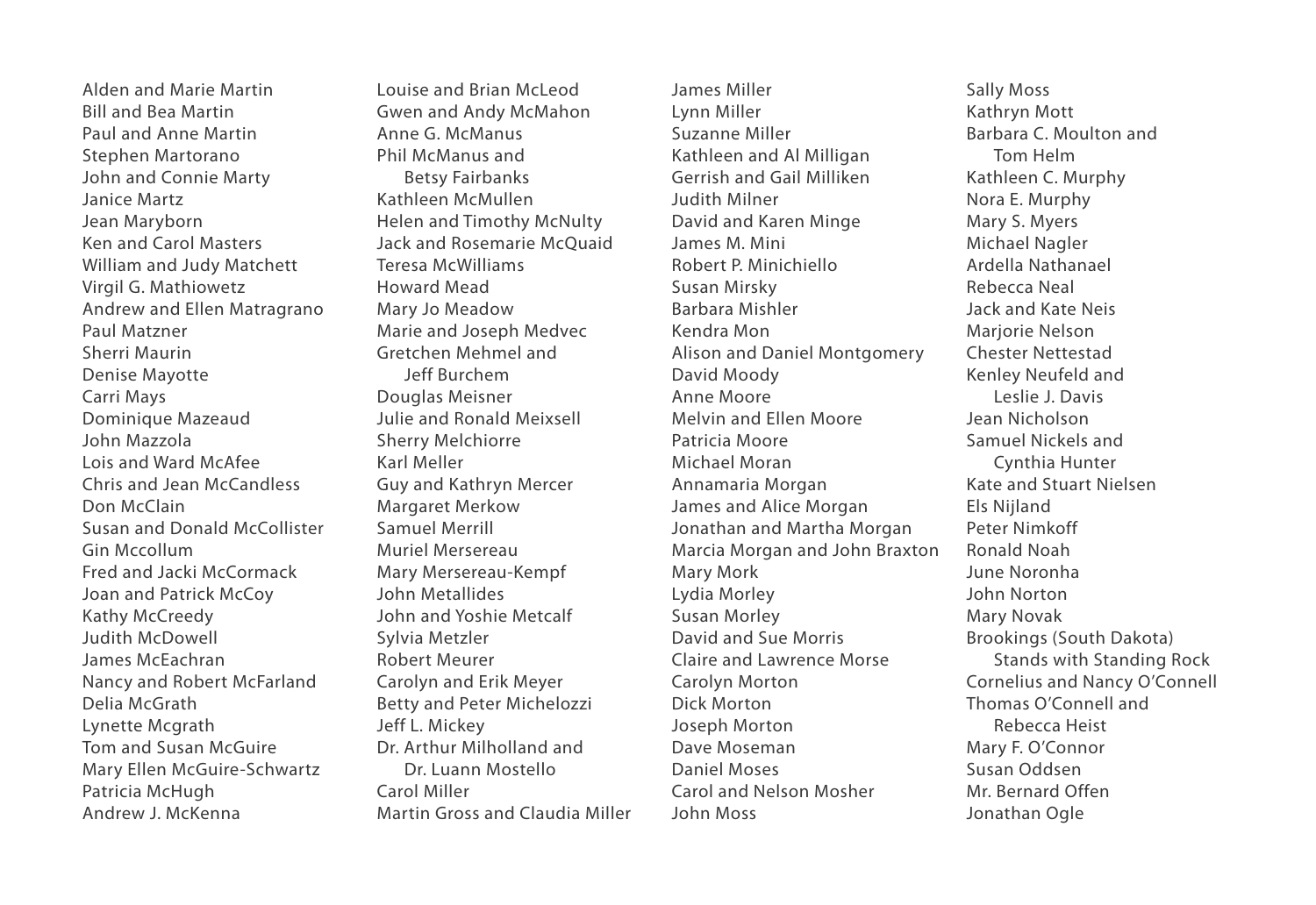Jesse S. Okie and Mary L. Harrington Rodney Olsen Fred Olson and Elizabeth C. Brackett Gilbert Olson James and Lynn Olson Lisbeth Olton Leon and Elaine Oman Professor Irfan A. Omar Joyce O'Meara Melissa Onyango-Robshaw Mary Ann B. O'Reilley Gabe Ormsby Gwynne Ormsby Thomas Orne Edward Ornelas Tiffany Ornelas de Tool and Frank Tool Elson and Cheryle Oshman Blunt Judy Ostendorff and Ronald Jensen Don and Florence Ostrom Mark Oswood Danielle O'Terry Charles and Wendy Ott Mary Lou Ott Dakota and Ann Otto Cassilly David and Karen Pack Bernadette and Jack Page Joseph and Mary Palen Clarkson T. Palmer and Andrea Wilcox Palmer

Irene Palmer and Robert Rosenthal Joseph and Joan Panaro Roger and Sarah Pancost Betty L. Pankey Deborah and Raymond Park Daniel and Margie Parker Patricia Parkman Gerald R. Pascal Robert and Carol Passmore Mary and Mickey Patterson Helen Paul James and Susanne Paul Wendy Paulsen Thomas Paxson Susan Peacock and Stephen Robertson Rev Eldora E. Pearson Janet and Craig Pearson Nancy Pearson Charles E. Peck Jerry and Drusilla Pedersen Jane Peers Veronica Pelicaric Nancy Peltola Robert J. and Laura J. Pepper Patricia and James Perry Marlene Peterson Hoang Nhat Pham Norma Phelps Laurel and Ray Phelps-Bowman Laura Pheonix Jacob Picheny John and Theresa Pick

Alisha Piekarski Annette and Robert Pierce John Pikala Larry and Maureen Pillepich Charlie Pillsbury and Allie Perry Nancy and Jerome Pine Pauline Pittsley Mary Plant Ruth and Michael Podolin Jody and Stephen Poling Sally Polk Leila D. J. Poullada Judi Poulson John Powers June M. Prange Harriet and Walter Pratt Wendy Pressoir Dick Preston Ann M. Pries Marjory and Donald Priest Carol Procter Debra Pullen Christina Purdy Lucy and Chad Quaintance Amy Quick Bruce W. Radtke Ashwini Ramaswamy Dr. Timothy Ramer and Martha Johnson Maria M. Ramos and Alexander E. Hayes Benton Randolph Lynn Rankin Ken Rawson

Rev James Ray and Suzanne P. Anzellotti Bruce Rayce Bill Read Donald Reasoner Jack Reddan and Terrie Arfi Margaret A Redmond and Steven Ring Mark Reedy Robert and Joan Reese Pat and Debby Reisinger Kathleen Remund Patricia Repinski Huber-Resor Charitable Fund Paul G. Retter John Reuwer Jeffrey Rholl and Alexandra Lape Donald and Marily Richards Leonard Rico and Marilyn McLaughlin Jean and Thomas Riddering Rosalie Riegle Winston Riley III Christine Rintoul Julia Riseman Mark Ritchie Edward S. Rizzotto Mary D. Robbins Martha Roberts and Stuart Webb Jean Roberts Brian and Barbara Robinson Diane Robinson Marileta Robinson Nancy Robinson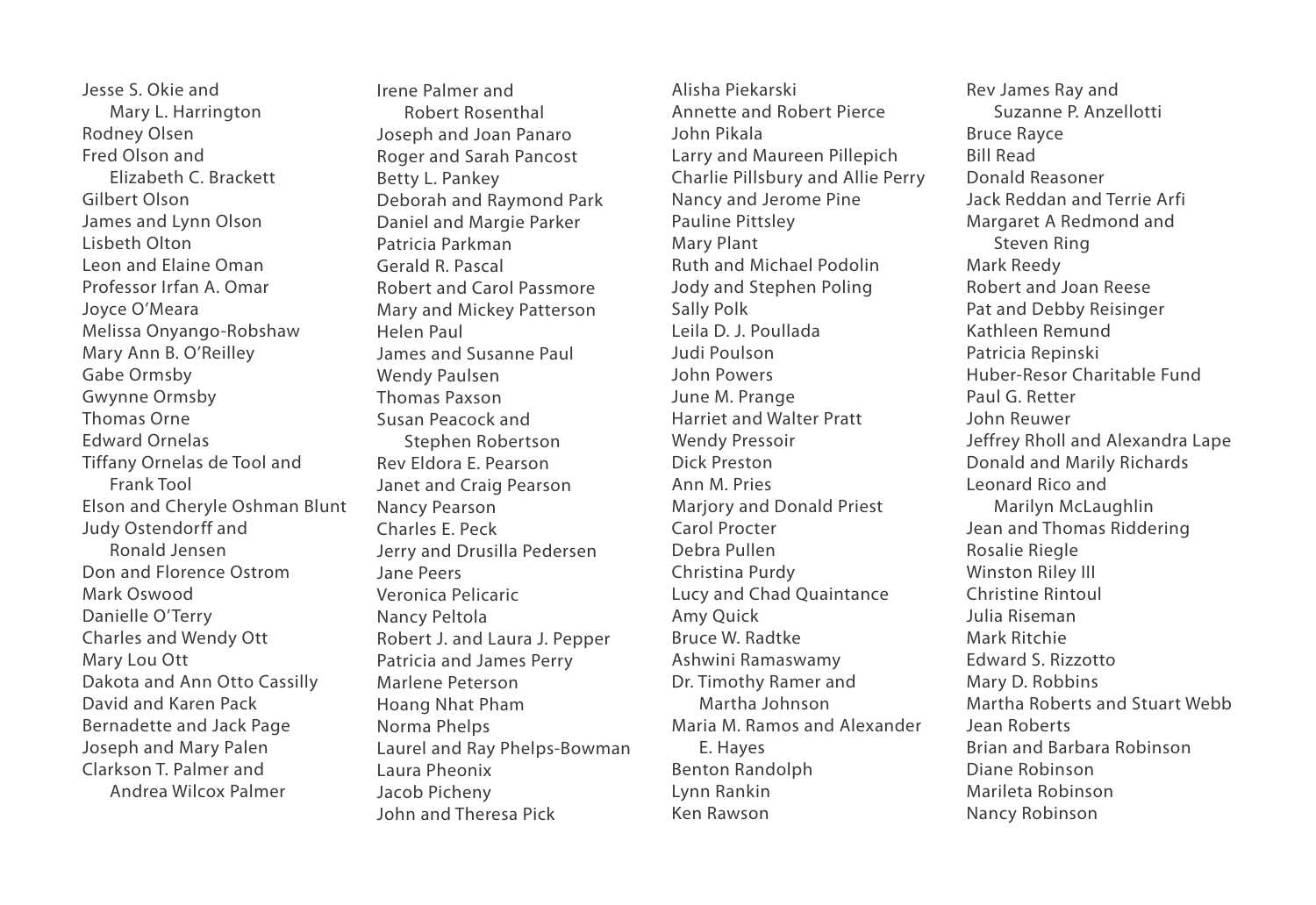Shelley and Michael Robshaw Margaret Rockwell Carol Rodgers Sharon Rodi William Roe Emily Rogers Peter Rogers Paula Rogge Marylin C. Rohlfing Delsy Ronnie Clare Ronzani and Bruce Lescher Bob Rose Shylan Rose Zachary Rose Janet and William Mark Rosenbury Concetta Ross Keith and Suzanne Ross Miceal Ross Alessandro Rossi Martha Roth Edward and Janice Rowley Judith Rudolph Stephen and Sandra Rufer Phil Runkel Dr. Lauren Rusk and Eric Roberts Catherine Rusmore Larry Russick Alan Ruvelson Connie and Bruce Ryan Lawrence Ryan Dr. Jennifer Rycenga Oliver Ryder Elana Sabajon

Eric and Maryann Sabelman Barbara Sadler Gregory and Michal Sagar Irene Saikevych Charles and Louise Saltzman William Samuel III Hilary Sandall Patricia Sandbakken Robert Sarly Dale and Judy Sartor Linda Sartor Kimberly Satterfield Judith Sausen Barbara Savage Anne Scarff Virginia Schaaf and Daniel Lowenstein Alma K. Schaefer Patricia Schaffer and David Weissbrodt Jeanne and George Schaller Dianne Schevene Amber Schiada Jackie Schirn and Robert E. Drzymala Karen Schleske and Joseph C. Dickinson Rosemary Schmalz Karl and Charlotte Schmiedeskamp Joseph and Marilyn Schmit James Schmitt Sister Gladys Schmitz Franz and Mary Schneider

William Schnell Catherine Scholer Kliewer Jennifer Scholl Barbara Schroder Helen and Bob Schroeder Carrie Schudda Carolyn Schurr John and Maryann Schwab Joseph Sciarrillo Janice Scofield Judith D. Seaman Katherine Seeger and Dean Spencer Carol Seeley Theodore and Jean Selby Julie Sell Mary Selman Marilyn Sequoia and Jeffery Laird Laurel Severson Susan and Gary Sexton Ellie Shacter Paula Sharaga Katherine Shaw Daniel Shay Lawrence Shea Tom and Darylene Shea Christine Sheff Helga Shepard Robert Sheridan and Jennifer Thiermann Karen Sherwood Elizabeth Shippee Daniel and Joanne Shively

Lynn Shoemaker Ellen and John Showell William Shuman June Sidman Stan and Eva Sikorski Peter Silveston and Renate Anderson Michael and Sandra Simkin Dr. Sandra Simmons Madeline Simon Sally Skanderup Bradley and Jonny Skinner Richard and Nancy Skochdopole Marilyn Slater Jody Slocum and Kurt Buelow David and Linda Smith Eileen Smith Helga Smith Lauren Smith Maureen Smith Nicholas Smith Peter and Helen Smith Steven and Patricia Smith Lee and Judith Smithey Christopher Snedecor Don and Pat Sodo Kenneth B. Solberg and Jacquelyn K. Wiersma Judy Solmonson Louise Solomon Meredith Sommers and John Dregni Sally and Daniel Sommers Sandra Sorensen Brophy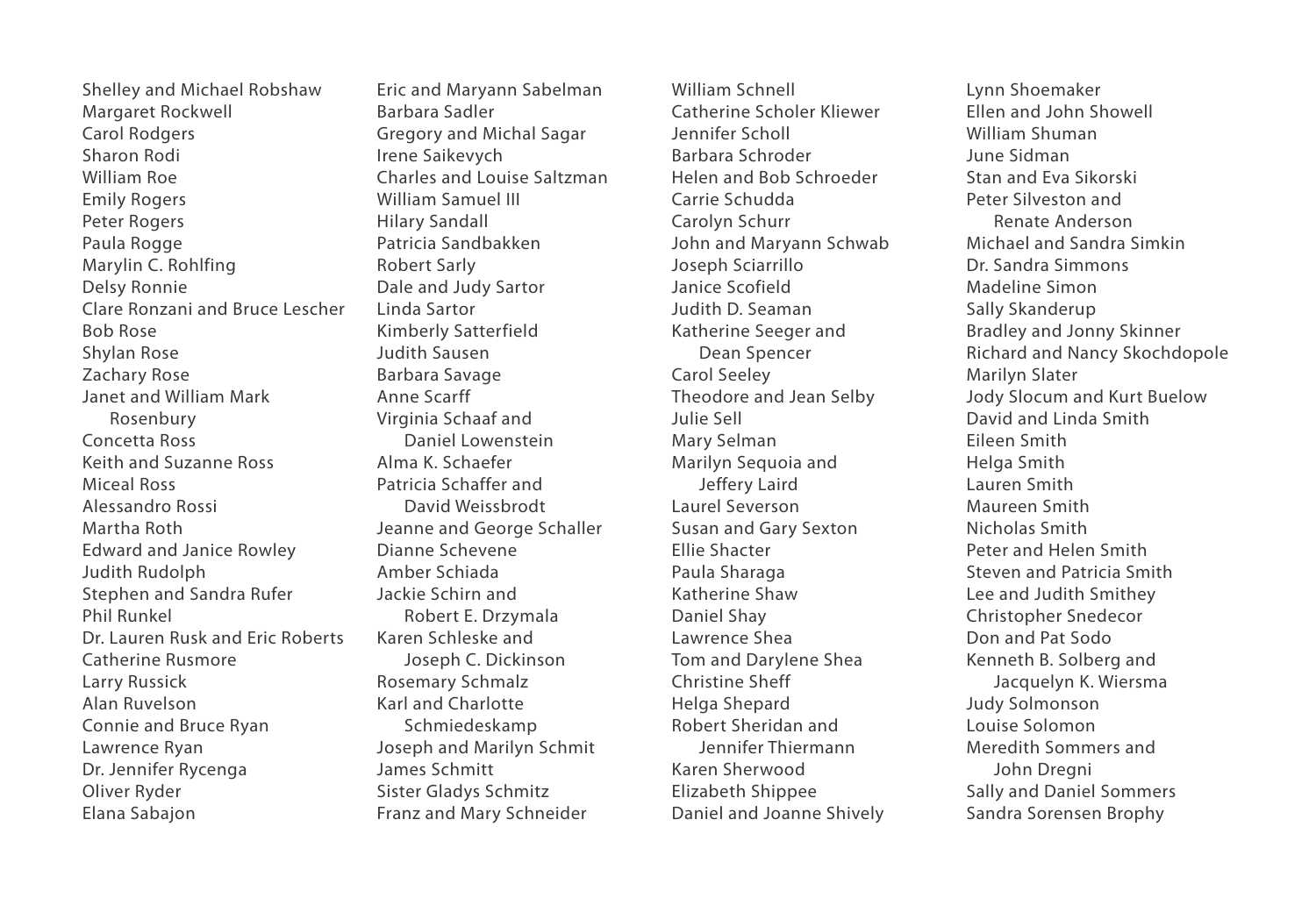Raymond and Heidi Souza Margaret N. Spallone Iris Spellings Nancy Spence Eleanor and Hans Spiegel Mae Stadler Ronald and Paula Staff Donald and Jean Stagg Braeden Stamas Joe Stanley and Lori Zook-Stanley Lynne Stanley Blanche Stark Brian Stefan-Szittai Florence Steichen Karen Steinberg Chi Chi Steiner and Tom Rassieur Ernie and Mary Stelzer Teri and Robert Stephens Leslie J. Stern and John E. Stern Martha Sternberg Richard Stevens J. Ross and Nancy Stevenson Mary and Raymond Stith Karen Stoddard Cynthia Stokes Donald E. Stone Pablo Stone Gary Stoos and Pamela McAlister Judith Stoutland Jane Stowe William Strathmann Faye and Sandor Straus Nancy Strauss

Bertram Strieb Gabriella Stringer John and Nancy Strom Alan M. Strout Rhosan Stryker Kathleen Studer and Severino B. Perez Stuepfert Foundation James and Kathleen Sullivan Lynn Sullivan William and Heddie Sumner Don and Doris Sundell Sharon Sundial Bo Svensson David Sweet and Elaine Kiraha Alice Swift Maureen Switzer Edith Sylvester Nancy and Ron Tamarisk Tom and Megan Tarnow Margaret Tassi Amary Taylor Jane H. Taylor Jerome Taylor Joe and Audrey Taylor Richard and Phyllis Taylor Chartis Tebbetts Dona Templeman John Terninko Diane Tessari Bruce and Rosemarie Thill Garry Thomas Gomer Thomas

Joann Thomas and Douglas Nopar Stephanie Thomas Alice and Donald Thompson Dennis and Karen Thompson Gale M. Thompson John Thompson Peter Thompson Polly Thomson and Peter Edmunds Suzanne Thorp Jon and Cathi Tiedeman Mike Tieleman Bill Tilton Judy Timmons Carl and Tinbet Tinstman Joan Tirak Mary Ellen and Dale Tithof Elissa Tivona Kenneth Tobacman and Mary Butler Louise M. Todd Thomas and Amelia Tolton Barbara and Edward Tonningsen Duane O. and Theresa Rae Townley Kathleen Tranovich Frances and Michael Trevisan Michael True Donald and Jane Truhlar Conrad Trumbore Harriette and Cat Tsosie Maurice and Helene Tuchman Robert and Margaret Turner

James Turnure Clara Ueland and Walter McCarthy Lisa and Howard Ungerleider David and Lorri Utoft Katherine Utter and Peter Anderson Richard and Marian Van Dellen Willem van den Berg Kees Van den Bosch Pim van den Bosch Mark and Bernice Van Dort Gretchen Van Gessel Richard and Elizabeth Vanden Heuvel Marjorie L. Vandervoort Candace C. Vanscoy Joyce Victor Timo Virtala Karen Viskochil Monique Voisin Miriam Wachsman Mary Ann and Samuel Wagner Martha and Martin Waibel Barbara and Don Wallace Ms. Dorothy Walsh and Andrew Celley Rhoda Walter Megom Wangchuk Ann and Douglas Ward Gretchen Ward Susan and Robert Warde Mary and Robert Warne Amy Warner and Michael Haney